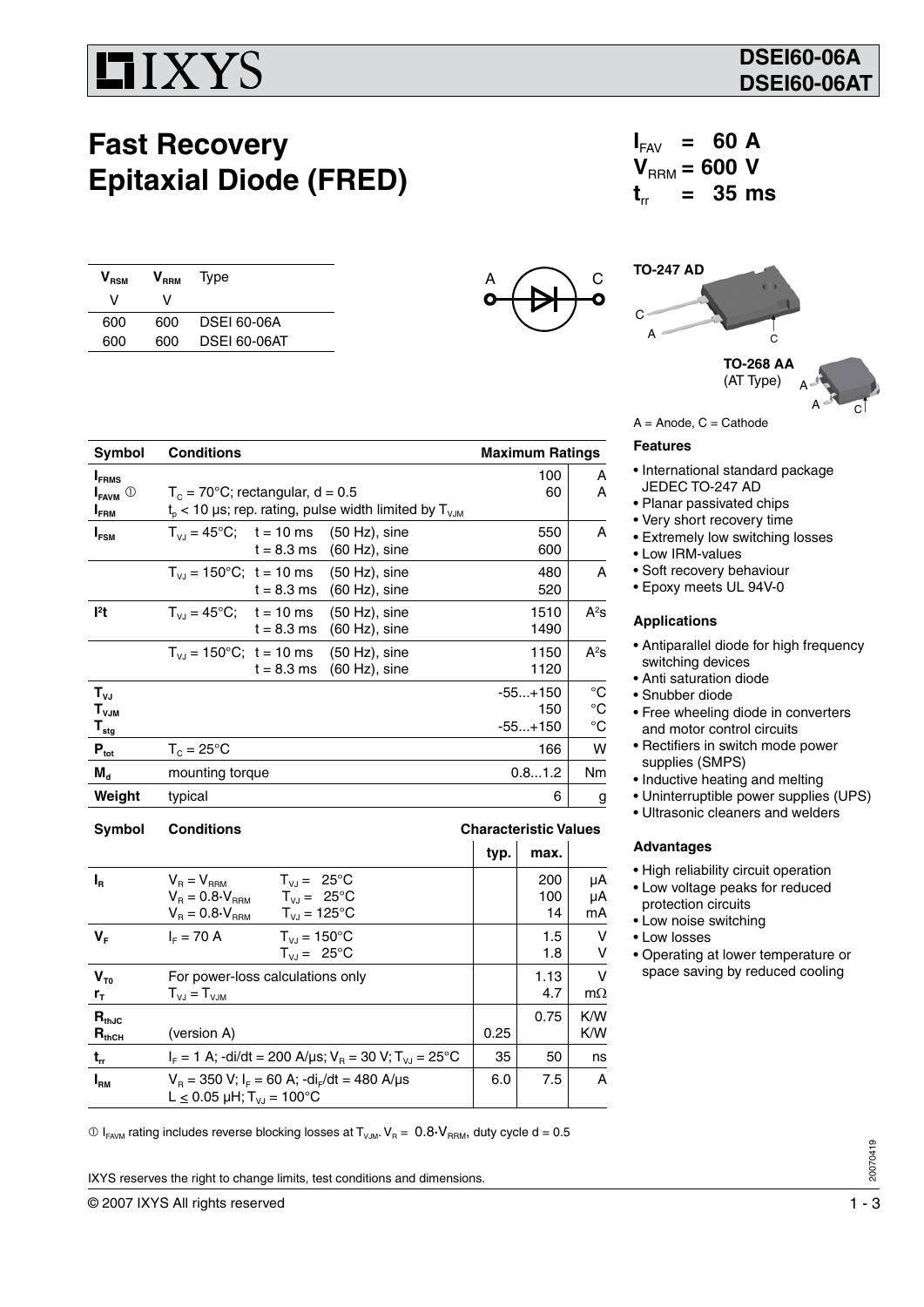

### **DSEI 60-06A DSEI 60-06AT**



versus voltage drop.



Fig. 4 Dynamic parameters versus Fig. 5 Recovery time versus -di<sub>F</sub>/dt. Fig. 6 Peak forward voltage<br>junction temperature. **Fig. 5 Recovery time versus -di<sub>F</sub>/dt**. Prime versus di<sub>F</sub>/dt. junction temperature.



Fig. 7 Transient thermal impedance junction to case.

IXYS reserves the right to change limits, test conditions and dimensions



 $T_{\text{VJ}} = 100^{\circ}$ C

 $V_{B}$  = 350 V

 $= 60A$ I۴

 $= 120A$ 

 $= 60A$ 

 $= 30A$ 

600 A/µs 1000

 $-di_F/dt$   $\rightarrow$ 

ءا۔

ءِ ا

 $0.8$ 

 $\mu s$ 

max.

typ.

200

400

ł

 $t_{rr}$ <sub>0.6</sub>

 $0.4$ 

 $0.2$ 

 $\circ$ 

 $\overline{O}$ 

 $\frac{1}{10}$ 40 20  $\epsilon$ 0 200



Fig. 1 Forward current Fig. 2 Recovery charge versus -di<sub>F</sub>/dt. Fig. 3 Peak reverse current versus versus voltage drop.

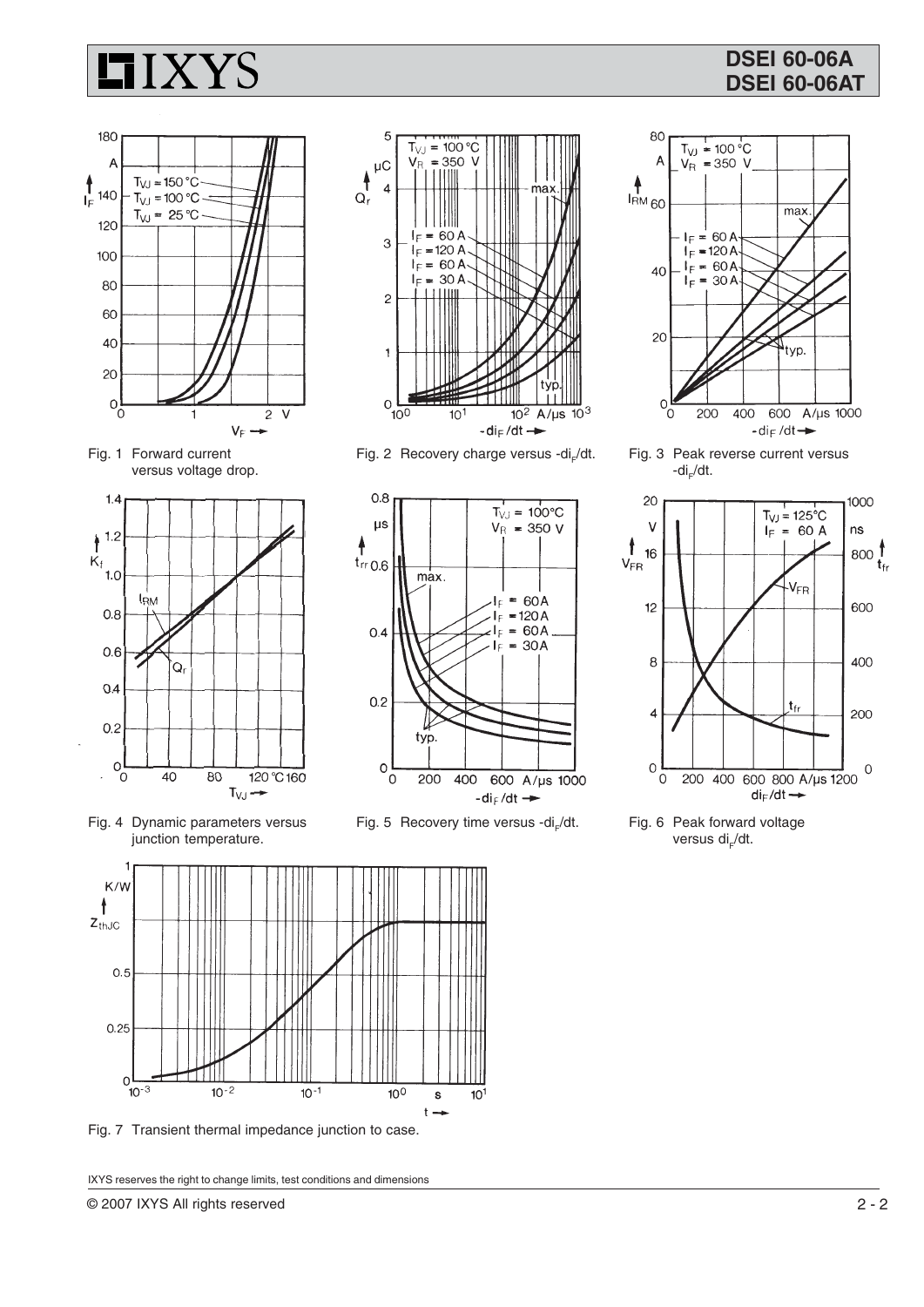

Dimensions TO-247 AD



| Dim.   | Millimeter    |               | Inches         |                |
|--------|---------------|---------------|----------------|----------------|
|        | Min.          | Max.          | Min.           | Max.           |
| A      | 19.81         | 20.32         | 0.780          | 0.800          |
| B      | 20.80         | 21.46         | 0.819          | 0.845          |
| C<br>D | 15.75<br>3.55 | 16.26<br>3.65 | 0.610<br>0.140 | 0.640<br>0.144 |
| Е<br>F | 4.32<br>5.4   | 5.49<br>6.2   | 0.170<br>0.212 | 0.216<br>0.244 |
| G<br>H | 1.65          | 2.13<br>4.5   | 0.065          | 0.084<br>0.177 |
| J<br>ĸ | 1.0<br>10.8   | 1.4<br>11.0   | 0.040<br>0.426 | 0.055<br>0.433 |
| L<br>М | 4.7<br>0.4    | 5.3<br>0.8    | 0.185<br>0.016 | 0.209<br>0.031 |
| N      | 1.5           | 2.49          | 0.087          | 0.102          |

Dimensions TO-268 AA



| <b>SYM</b>     | <b>INCHES</b> |      | MILLIMETERS |       |
|----------------|---------------|------|-------------|-------|
|                | MIN           | MAX  | MIN         | MAX   |
| Α              | .193          | .201 | 4.90        | 5.10  |
| A1             | .106          | .114 | 2.70        | 2.90  |
| A2             | .001          | .010 | 0.02        | 0.25  |
| Ы              | .045          | .057 | 1.15        | 1.45  |
| b2             | .075          | .083 | 190         | 2 10  |
| C              | .016          | .026 | 0.40        | 0.65  |
| C <sub>2</sub> | .057          | .063 | 1.45        | 160   |
| D              | .543          | .551 | 13.80       | 14.00 |
| D1             | .488          | .500 | 12.40       | 12.70 |
| E.             | ،624          | .632 | 15.85       | 16.05 |
| E1             | .524          | .535 | 13.30       | 13.60 |
| е              | .215 BSC      |      | 5.45 BSC    |       |
| н              | .736          | .752 | 18.70       | 1910  |
|                | .094          | .106 | 2.40        | 2.70  |
| L1             | .047          | .055 | 1.20        | 1.40  |
| L2             | .039          | .045 | 1.00        | 1.15  |
| L3             | BSC<br>.010   |      | 0.25 B.S.C  |       |
| $\overline{4}$ | .150          | .161 | 3.80        | 4.10  |

gen<br>IXYS reserves the right to change limits, test conditions and dimensions.<br>© 2007 IXYS All rights reserved - 3 - 3 IXYS reserves the right to change limits, test conditions and dimensions.